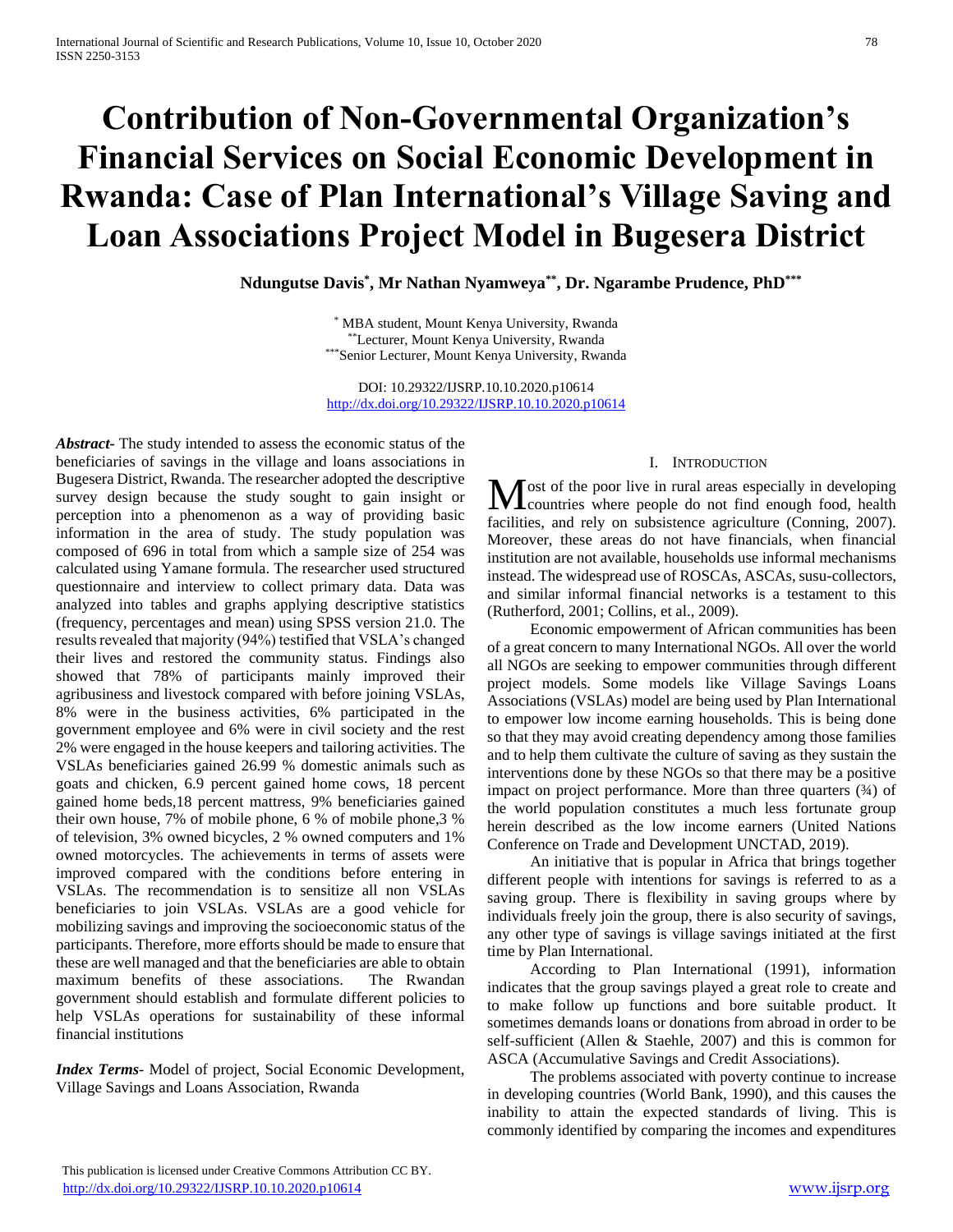and then classify different people in the groups of poor class or rich class. As a result, a large number of Micro Finance initiatives have been established as a worldwide economic empowerment strategy to enable the low income earners, individuals and households to have access to financial services. These provide vehicles where it is relatively easier to access credit as well as an avenue to saving services to reduce household poverty, improve human capabilities and to reduce extreme vulnerability among the poor (Stuart, 2011). Such people are in most instances unable to access or afford the services of big banks hence the timeliness of the VSLA which is an economic development approach intended to benefit low income earners, poor farmers and the marginalized groups like the women by providing them financial services, such as; savings, credit and of recent.

 As social economic condition is defined as an economic and sociological combined total measure of a person's work experience of an individual's or family's economic and social position in relation to others, based on income, education, health, and occupation (Allen & Staehle, 2007), it is obvious that there is a positive relationship between Voluntary savings and loans and social economic status. Most of the population in Bugesera District continue to live in extreme poverty. This poverty is seen through diversified factors like small lands with poor fertility, ignorance, and the lack of family planning. From such situation, the consequences are low production, food insecurity, and malnutrition with disease related, joblessness, children dropouts from school, increasing number of street kids, crimes, reduced purchasing power, increasing number of HIV/AIDS patients, and decline of life expectancy. These problems negatively impact on the family income and hamper the quick and sustainable development. Despite this situation some of the opportunities helping to uproot such illustrious problems were set in terms of government policy to attend vulnerable people by grouping them into cooperatives, health insurances, and village saving and loans association sensitized and initiated by Plan International, in the context of combining efforts to improve lives and realize different income generating activities.

 Access to finance is known to improve the socio-economic status of households by providing the households with disposable income to meet their basic needs (Collins, et al., 2009). Nevertheless, most of people living in rural and suburbs areas find it difficult to access and use financial services because any development start from the cities and reach the rural areas after (Daley, 2009). The VSLA model overcomes many of these obstacles and reaches the very poor and rural population better than formal, centralized microfinance institutions (Gugerty, 2007).Village saving and loan associations are autonomous and self-managing time-bound village savings and loans associations. Therefore, village savings and loan associations microfinance model is exclusively categorized under the community saving and credit groups that collect members saving to provide loan and small insurance services to its members. It essentially enables the poor to become their own bankers (Allen & Staehle, 2007).

 Despite the huge budgets spent in community development projects, desired impact on project performance is not clear. International, government and non-governmental agencies realized more and more that the main reason of many unsuccessful development projects was (and still is) the lack of using sustainable project models in implementation of projects

 This publication is licensed under Creative Commons Attribution CC BY. <http://dx.doi.org/10.29322/IJSRP.10.10.2020.p10614> [www.ijsrp.org](http://ijsrp.org/)

(FAO,2011). World Vision (2010) revealed that the vulnerable families of the registered children have little or no shelter, inadequate food supply, their health is poor, they are unemployed and a few of their children drop out of school due to lack of school fees or other basic needs despite of World Vision having been in Rwanda for 20 years. The performance in all the projects implemented has been low compared to the budget spent every year.

 The sustainable community development has been a crucial concern of government and NGOs by putting a lot of effort in empowering rural communities so that they can be self-reliant and able to replicate the project impact. To ensure a rapid growth of economy a series of policy were undertaken including working in associations and cooperatives for work effectiveness and fostering investment MINECOFIN (2013). Low income population however were refrained from. As reported by Rwanda Development Board (RDB), despite the contribution of Rwandan Government supported the establishment of Village Savings and loan associations as a way of providing financial accessibility to rural Rwandans who cannot afford big loans from the banking institutions in order to support their micro business, performance of SME's in the rural areas is still low (RDB report, 2014). Low income people have got very limited access to financial loans. They are incapable to endure microfinance's loan standards, broader collaterals and increasing interest rates refrain from loan access.

 According to Sibomana and Shukla (2016), VSLAs have proven to be very effective in accelerating growth and building local capacity. VSLA members have access to highly responsive and safe financial services, and this enables them to upscale economic activities, improve household health and welfare, acquire business skills, educate their children, and improve the quality of their social lives both within the family and the surrounding community. Non-governmental organizations engage in VSLA to organize low income generating communities to access money services. Plan International Rwanda has been supporting people to enhance social economic development through the establishment of Village Savings and Loan Association (VSLA).

 However, the social economic impact of the community is still questionable and hence raising questions of why VSLA project model was introduced. For World Vision project performance is measured according to the people who are empowered by the project. Plan International has used different interventions to empower the communities among them linking the communities to Vision Finance Company to provide micro credits and saving services to enable the low income households to carry out the income generating activities and improve the living standards but providing financial services in remote areas remains a major challenge because of poor infrastructure (World Vision ,2012) thus most of the remote areas have no access to any formal financial services. The main purpose of this study is to assess the impact of village savings and loan association (VSLA) project model on social economic development in Rwanda, Case study of Plan International's VSLA project model in Bugesera District.

 The general objective of the study is to investigate the impact of village savings and loan association (VSLA) project model on social economic development in Rwanda, Case of Plan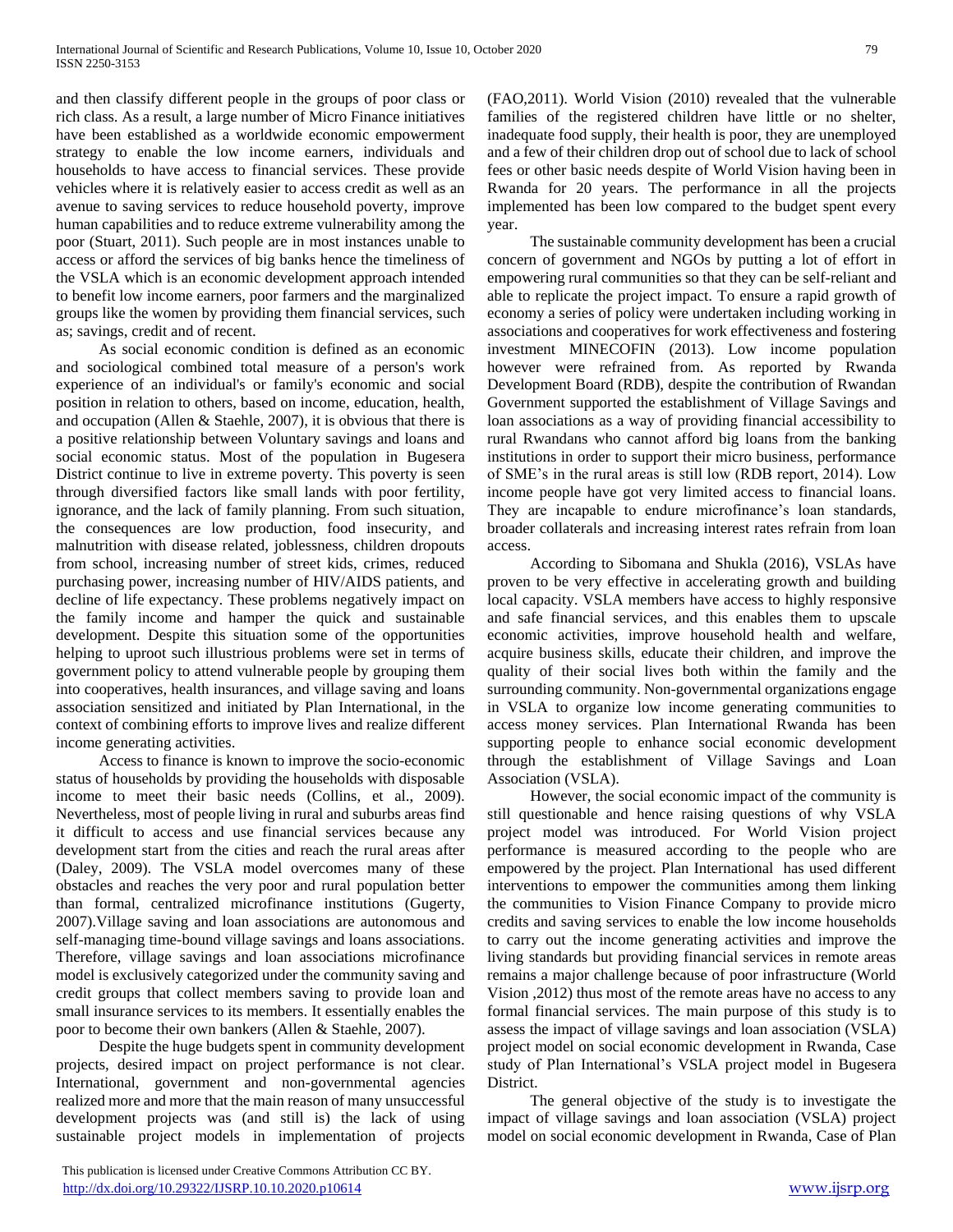International's VSLA project model in Bugesera District was the general objective of this study.

## **1.3.2 Specific Objectives**

- i. To assess the economic status of the beneficiaries of in Village saving and loans associations
- ii. To examine family social economic development for members of the Village saving and loans associations
- iii. To examine how VSLAs empower family towards enhancing risk management and resilience for households in BUGESERA District.

## II. LITERATURE REVIEW

## **2.1.1 Village savings and loan associations in Africa**

 At the first instance VSLAs was introduced by Plan International in the year of 1991 in Nigeria and later spread out in sixty-one countries in different continent such as Africa, Asia, and America whereby the active members are above six million (VSLA, 2015). This idea as from ROSCAS (Rotational Savings and Credit Associations) had the purpose to be improve the sustainability of the group through making essential funds and avoid the capture of some elites (Ksoll, et al., 2016); to make flexibility to them so that they can borrow at least three times of what they saved if there is an abundant money (Brannen, 2012; Ksoll, et al., 2016); as well as to persuade the members of the community whose income is low to save, the borrowers in VSLAs pay interests for the money they borrow to the rest of the group members, this encourages those who invest more and discourages those who borrow money for nothing or for non-productive activities (Brannen, 2012) which is different from ROSCAS. ROSCAS develop itself with no external facilities. After having meetings in each targeted village the agents of VSLAs facilitates the training. In the beginning there a visit for every week in the three first months for the groups. Savings, credit and insurance are three products of group work in VSLAs. Money for savings is collected in each meeting done every week and it is compulsory to all members. Buying one share a week for every member is a must the maximum shares are only five. The value of share is designed by the group members and it is written in the regulations (Ksoll, et al., 2016; Allen, 2002). If individuals, ask the amount of money that it is beyond the amount saved the group take decision of who should get money according to prescribed rules of the group.

 The rate of interest is also decided by the group (Klonner, 2008). For Rwandan government any money borrowed is charged 10 percent or thirty percent of interest. The regulations on how the loans should be given are set by the institutions (Ksoll, et al., 2016).

 The group should decide on fines to any late payment of loans appropriately as it can cause the households to suffer much. To be late to pay is considered as embarrassing situation (Allen & Staehle, 2007). The highest rate of interest is 4 to 5 per month. The interest on savings is lower to the interest from loans, this is because all the savings are not borrowed always so that the interest may be collected all the time. By the end of the year the members of the group may decide to quit or to remain in the group according to his/her own understanding and the group also may decide to chase away a member due to the behavior issues and may also

# **2.1.2 The VSLAs project model as NGO's financial services**

 The commonly known informal financial system all over the world is VSLA. It starts by collecting the share of all members in every months and gives all the money collected to one member of the group (ID, 2012). The person to receive the money is determined by the rotation that ensures that no member is substituted without receiving money. The group members who live in the same area meet together to make a meeting on the use of loans. According to Anderson and Baland (2002) the meeting continues to happen until each member receives the money contributed. The meeting process repeats itself until each member has received the pot (Anderson & Baland, 2002). In summary in the VSLAs the members contribute the same amount of money and every member get the sum of collected money at time.

 Due to the sparse populations in Africa, the highest level of illiteracy, HIV and chronicle diseases, it looks prohibitive to bring the cost of micro-finance. The VSLAs resolved the problems related to poverty in rural areas more than the formal financial services. It helps the population to be their own banks (CARE, 2004). VSLAs do not require loans or donations from external, it is self-sufficient. All its activities are informal. It is different from SACCO (saving and credit cooperative), it does not receive funds from external and it is not registered in the government as it does not give taxes. VSLAs do not prevent flexibility to ask loans and flexibility in repayment conditions so that the clients can find it difficult to pay. The number between fifteen and thirty of population can form the small group who save their little amount of money each week (Allen, 2002).

 After many months when the group has accumulated the savings of shares, it can initiate the activity of giving loans. Any member has right to get loan from the savings no matter how much money he/she saved but again no one is allowed to exceed three times of his/her savings. All the loans here are in short-term type at least one month and the rate of interest should not go beyond 5 percent per month. This is at the lower level compared to other institutions that give loans and charge thirty percent per month (Mutesira, 1998). Any group must be capable of setting the terms of paying and ensures that any late return is not fined as it may annoy many members. On agreed date by the end of the year the money sayings may be shared by the group members, each member get money according to his/her savings.

 When the representatives of the families misuse the money the borrowed for useless things, it causes a big loss and trouble for the whole family for example the wives are forced to sell their possession to make the family survive in order to pay the debt again it forces them to ask for another loan somewhere else to pay another this undermines greatly the economic development of the family and discourages the all members to work. Analysis showed that loans for women are used carelessly by their men and this makes problems in the period of repayment**.** Misunderstanding amongst the family members to use the microcredit systems depends on their different understandings and the mindset they have about the role of microcredit programs in the raise of family economy. For instance, the saying that micro-finance has the great impact on the poverty reduction in the households based on the indicators from different families as explained by different researchers. The reason which is very logical is that if the poorer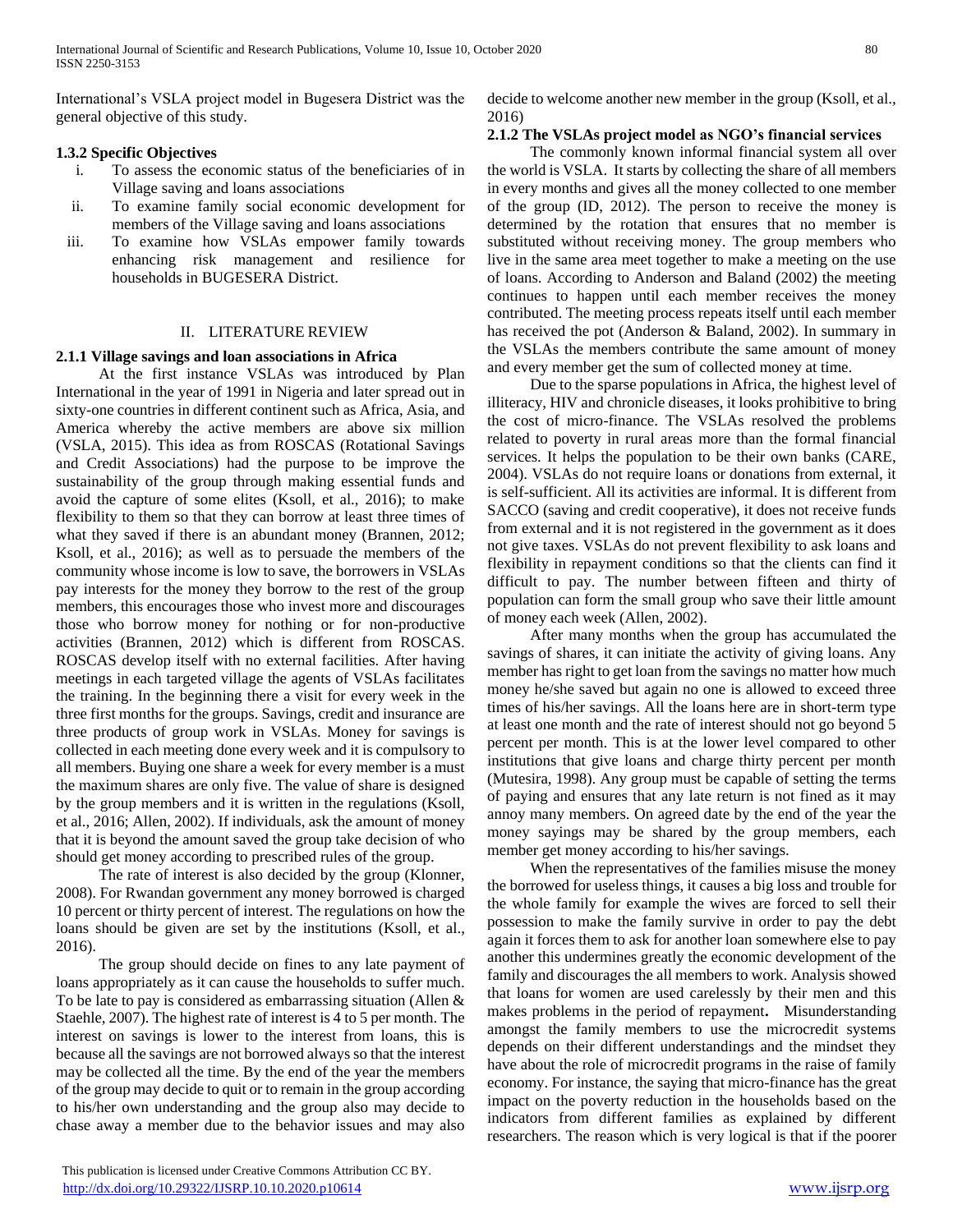is able to ask for loan and makes sure that he/she repays the interests on time, he/she also learns the management skills for small businesses or the management of the few resources they have it is also the way of empowering themselves in the management process. Nevertheless, there is a discussion on whether the financial indicators reflect on who plays a great role among the household expenditures and good resources management so that once a loan is given to the family there is an individual who is supposed to be responsible more than others (Brody, et al., 2006).

## **2.1.6 Socio-economic development**

 This was used to mean economic and social and economic development. Burkey (2004) said that economic development in Uganda, especially rural areas refers to the level of life people have that allow them to live well and have the savings for example if the family's economic activity is agriculture, it will have what to eat and reserve some for selling. There is a positive correlation between microcredit and development of community. Microcredit has great effects on the socio-economic development, there should be the promotion of microcredit among people (White, 1992). Microcredit has a big role on the eradication of poverty by creating financial opportunity and equipping poor people with the skills to fight against poverty.

 It is commonly known that the family income affects the education of children in the family because if the income is very low children do not even have enough materials to go to school and then paying for them school fees is more likely impossible. Family's income also affects other areas for example finding the needs of children such as food, shelter. Poor water and clothes, this causes many families to start abusing their children in early age by engaging them in the forced labor. Different studies interested to find out whether the families who involve in income generating activities, savings and other financial services fall above or below the lines of poverty. The findings shows that in the communities where VSLAs program is advanced there is high level of savings and taking out money as loans comparing to the areas where VSLAs is not there (Beaman, Karlan & Thuysbaert, 2014).

 Participation of people in VSLAs helped them to escape poverty and become rich in the most of rural areas in Burundi (Bunder, 2012). The families' assets as well as the wellbeing of children improved as it was explained by different parents and children from the families that profit from VSLA. There is an increment in family livestocks, development of agriculture and improvement of general income in the families that involve in VSLA (IPA, 2014). Controlling the villages is of the strategies to mitigate the risks that may raise in economy, this also includes control of migration of different households. Based on the evidence the researchers showed that even if there is slow improvement but again it is not static, comparing to the previous years there is an indicator that savings group improved the lives of people.

 In few words several findings show that there is an improved life among the saving group members. There is a convincing evidence in Burundi about the improvement of economy due to the saving group membership. Many researchers focus on the recent group savings and compare the starting savings and where their members are now (Bunder, 2012). Moreover, the

 This publication is licensed under Creative Commons Attribution CC BY. <http://dx.doi.org/10.29322/IJSRP.10.10.2020.p10614> [www.ijsrp.org](http://ijsrp.org/)

newly created business may fail as the same way it can succeed, like Karl (2012), showed that one generating activity does not produce the same results every time due to difference factors. The financial development and well management is the most important for many ways such as in education as well as in other sectors.

## **2.2 Empirical Literature**

 VSLAs is brought to people in the rural areas where having access to formal financial services is a problem in order to help to improve the economy and practice financial services informally. Nevertheless, the effects of the VSLAs has been scattered all over the world. In Rwanda, Plan International in the collaboration of the government and other stakeholders worked with population in the rural areas to develop this system and now it is at the level which is appreciable. The promotion of the group members has led to the improvement of the economy of different group members and then their life are now better compared to the previous one. In the families experienced the kind of drought the VSLAs guided them to come out from the dangerous problem they should suffer with for a long time. But the researcher was not able to find out the level at which the VSLAs affected the live of members and the level of the self-reliant they have achieved, what identified is only the impact in general.

 The poor are able to take financial decisions which are complex and are able to use the limited resources they have to meet their all needs, they are able to use all the available opportunities in maximum ways. The focus is to improve to health conditions of poor by helping them to get what they need in easy ways (Yunus, 2008).

 By using formal financial services together with informal services the non-governmental organizations start to promote financial savings of individuals in the rural areas. The group savings depends on the starting organizations to implement VSLAs, however this formal financial services start without enough funds but gradually improves (Mohmed, 2002). The abilities of people in rural areas, to participate in economic development of the country starting from the development of the household is called economic empowerment (Eyben, 2009). Empowerment in economy improves the abilities of poor to have access to the economy, techniques for saving, initiating the income generating activities, etc. social and economic development is the best in ensuring the well-being of families.

# **2.4 Theoretical framework**

#### **2.4.1 Finance Growth Theory**

 In this study the researcher wanted to have access to the accessibility and effects of economic inclusion. It means being served by the financial programs as an individual. If one does not use financial services or products that are used by others, it is known as financial discrimination (Fin Scope, 2013). It is known that according to different theories inequality to access to financial services leads to the imbalance in economy and slow income generating activities which results to poverty. Contrary have equal opportunities to access financial services leads to the flexibility, hardworking and courage for better future. As for this study financial services will have independent variables, which is financial services qualities and utilization of it to have influence and describe the dependent variables of financial groups which are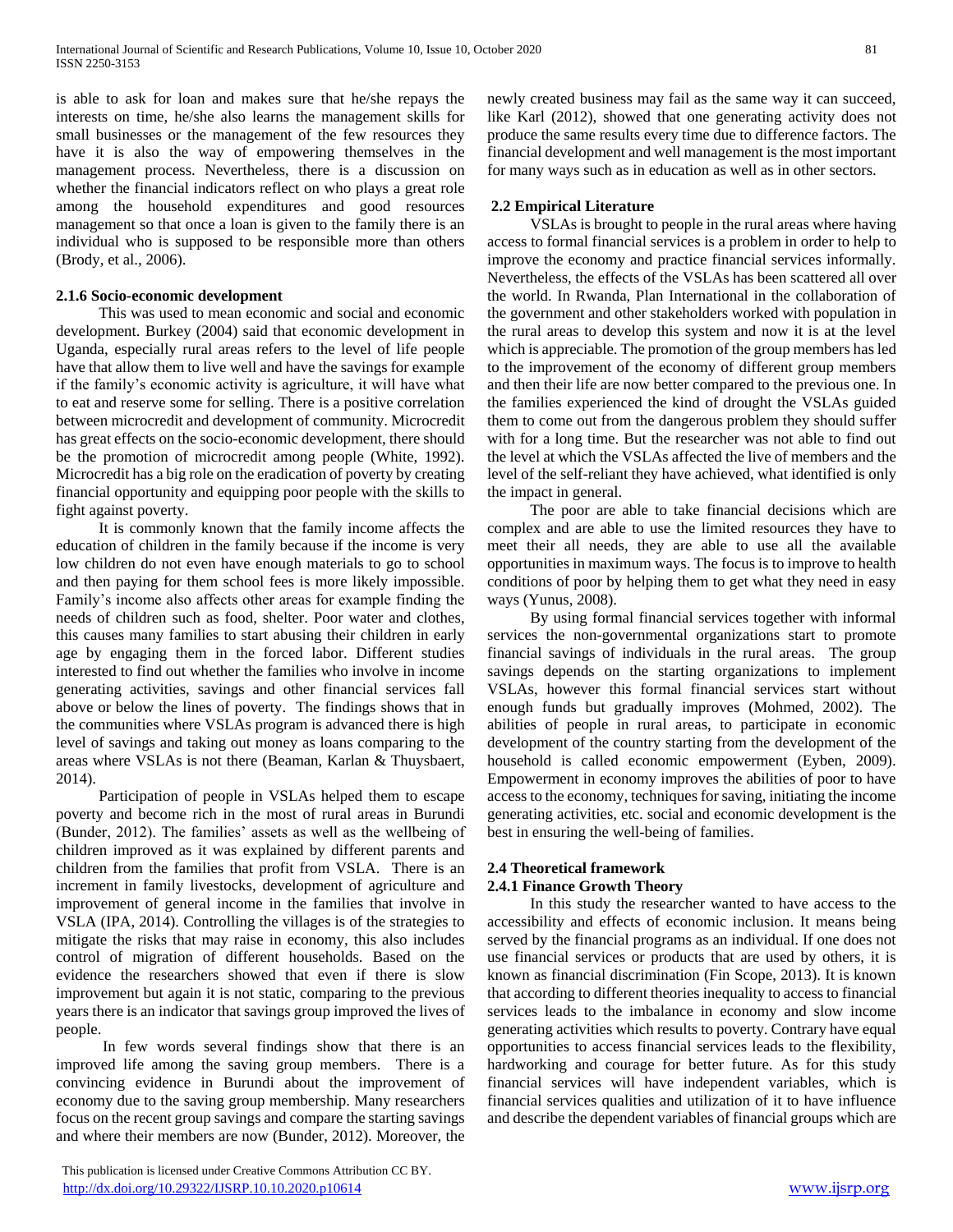marginalized. As VSLAs is affordable and productive most of people strive to join it.

## **2.4.2 The Social Wealth Theory**

 This social theory according to Putan (1993) derives from social capital that is the institutions and the social relations, behavior and various that rule the people in the social and economic development. It is therefore considered as the sources of welfare.

# **2.5 Conceptual framework**



## **Figure 1: Conceptual framework Source: The researcher, 2020**

 Lack of loan and saving facilities in rural areas encouraged VSLAs. When people do not have ways to benefit from formal financial services, the VSLAs is the most one thing they do and survive as if they access financial services. The most strategies to be used is first to engage people in the activities and be responsible of activities and beneficiaries at the same time, another big thing is to make them more self-reliant (IPA, 2016). The main idea of VLAS is that the loan will help in economic development by creating small businesses, by managing the limited resources and avoiding unnecessary expenditures. The most reliable measure of economy is expenditure of consumptions. Therefore we use consumptions expenditures to analyze the welfare. VSLAs have the great impact on the nutrition and well-being of people in Rwanda.

#### III. METHODOLOGY

## **3.1. Research Design**

 Tromp and Kombo (2006), defines research design as the scheme which is outlined and planned to provide the responses to the researcher's problem. The research design can be seen as the organization of the collection of some data characteristics and the conditions by analyzing the data in the ways that aim combining relevant to the research objective. As the researcher Kothari (2004) said, "the research design is said to be the action plan of the data collection, organization and analyzing them". In this research, descriptive design was used as an approach which use both qualitative and quantitative methods.

# **3.2 Target population and Sampling design**

 According to Burns and Groves (1993), a target population refers to the elements representing the individual, things, and objects of event and situation which have some sample of the same criteria. The researcher has chosen the population which was 15 E.S Sectors, 75 E.S Cells,15 Entrepreneurship, cooperatives, and business promotion officer at sector level which are in charge of VSLAs at local government level ,11 Plan International staff and 580 beneficiaries of VSLAs supported by Plan International.

 As Denscombe (2008) asserted, the sample must be carefully selected to be representing the whole population to provide the information that can scientifically be tested. To select VSLA members, the random sampling techniques was used and, simple stratified sampling used by selecting the respondents to the side of the leaders and was selected purposely. The number of the respondents was determined using the Yamane (1967) formula:  $606$ 

$$
n = \frac{N}{1 + Ne^2} = \frac{696}{1 + 696 * 0.05^2} \approx 254
$$

#### **Table 1: Targeted population and sample size**

| <b>Group of respondents</b> | <b>Targeted population</b> | <b>Sample</b> |
|-----------------------------|----------------------------|---------------|
|                             |                            | size          |
| E.S Sectors                 | 15                         |               |
| E.S Cells                   | 75                         | 77            |
| E.C.B.P officer             | 15                         |               |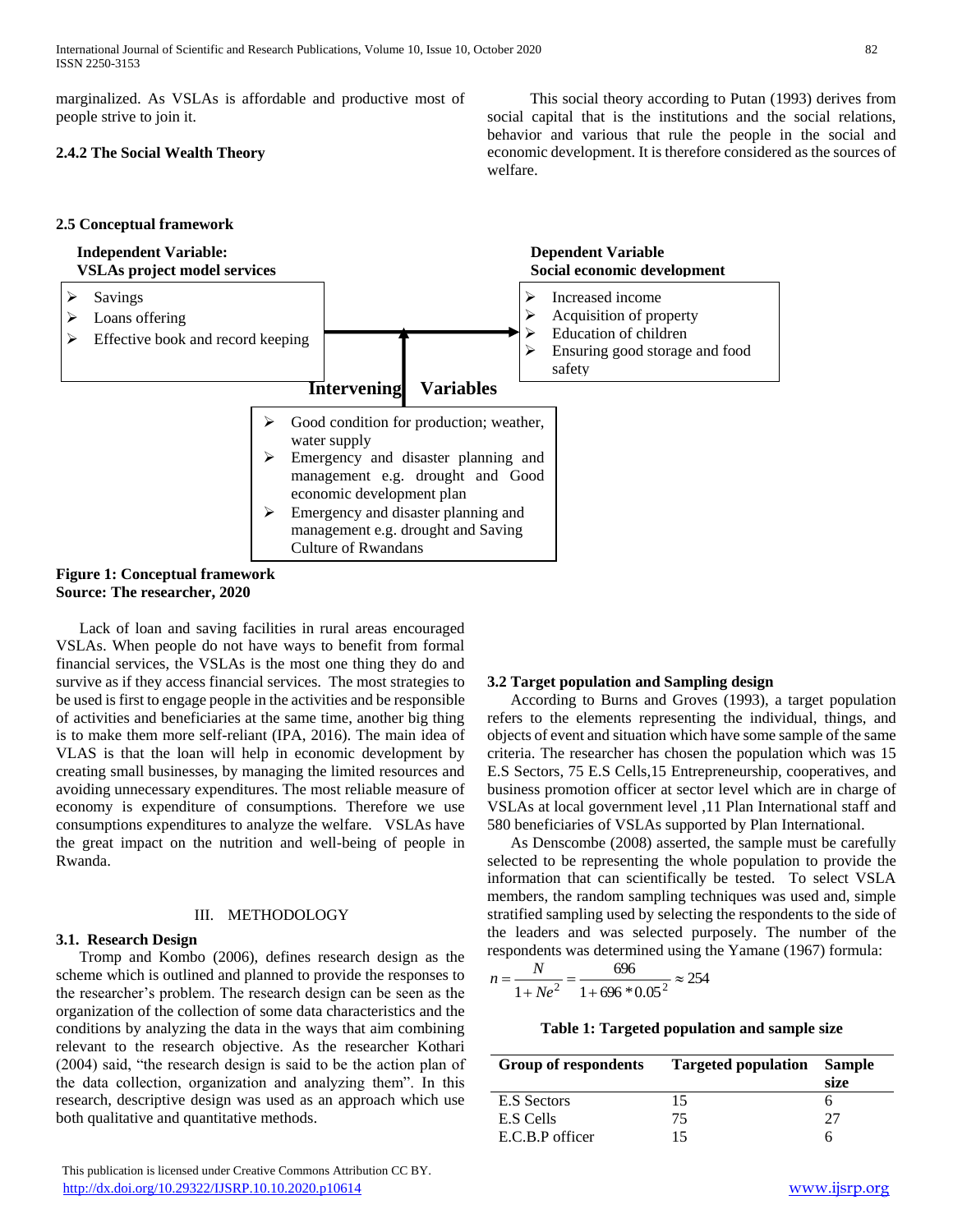| <b>VSLAs Beneficiaries</b>    | 580 | 211 |
|-------------------------------|-----|-----|
| Plan International officer 11 |     |     |
| Total                         | 696 | 254 |

**Source:** Researcher (2020)

# **3.4. Data Collection and Analysis**

 The methods of collecting data are described as the process of preparing and organizing the information or data (Burns & Grove, 1993). The researcher used the questionnaires and the guided interview. The questionnaires were the basic instruments of collecting data in this research which were structured, and selfadministered. The researcher designed questionnaires for the VSLAs beneficiaries. These structured questionnaires administered to this category of respondents whose views, opinions and attitudes on how VSLAs affect the social economic development. The interview was utilized to collect the information form Entrepreneurship, cooperatives, and business promotion officer, E.S for both sectors and Cells and for Plan International due to their number is limited and their time.

 The data analysis procedures involve scrutinizing of the acquired information and making inference as said by Kombo and Trompo (2006). The data collected was according to the objectives of the study. Thorough the description of the informants the data was categorized and analyzed using SPSS version 21.0 and was presented in percentages and tables as well as graphics and averages in order to get the research findings correctly and specific.

## IV. FINDINGS AND DISCUSSIONS

#### **4.1 Social Demographic Characteristics of the Respondents**

 The section shows the background of the respondents according to their categories such as age, family status, and gender. The total number of the respondents was 254 and they were made up of 6 E.S Sectors,6 E.C.B.P officers, 27 E.S Cells,4 Plan International officers and 211 VSLA's members. The response from the field were the village and saving loan associations' members who were involved in different activities of the associations of two years and more. The background of the village and saving loan associations members were contributed for assessing how they are affected significantly towards their social economic development.



## **Figure 2: Age of Respondents** Source: Field data, 2020

 Figure 2 shows that 48% of participants were in age of 21 and 35 years level of 32% of the participants were in age of 36 and 50 years, and 16% were in age of 51 and 65 years. It indicates the aged members, they are more in economic activities and more productive with the comparison of other people. The VSLA's beneficiaries aged of 66 years and beyond cover 4% of participants. The case of our country Rwanda, the starting years of retirement were at 65 years and it is also normal to check out different population among the members in VSLA's works.

# **Table 2: Statistics of gender of respondents**

| <b>Respondent</b> | ES SEC | <b>ESCELL</b> | <b>ECBP OFFICER</b> | <b>P.I OFFICER</b> | <b>VSLA's BENEFICIARIES</b> | $\frac{0}{0}$ |
|-------------------|--------|---------------|---------------------|--------------------|-----------------------------|---------------|
| Female            |        |               |                     |                    | 119                         | 58.66         |
| Male              |        | 10            |                     |                    | 92                          | 41.34         |
| Total             |        | $\sim$<br>∼   |                     |                    |                             | 100           |

**Source**: Field data, 2020

 The research findings on gender of respondents are summarized in Table 2. represented the distribution of 254 and they were made of 6 E.S Sectora, 6 E.C.B.P officers, 27 E.S Cells, 4 Plan International officers and 211 VSLA's Beneficiaries so the majority of participants were female with percentage of 58.66 % due to the comparison of percentage of males which is about 41.34%.This indicate that most women were participated in VSLA's works than the male participants. Due to the role played in social economic developments of the country and due to the consequence caused by 1994 genocide of Tutsi, there was big number of women compared with the number of males in Rwanda. And most of the participants were the winners of the households; hence involving in VSLA's works. In Rwanda and in others country in this world, the saving and cumulative associations were performed to reduce the scarcity and promote economy.

**Table 3: Marital status of the respondents**

| <b>Status</b> | <b>Respondents</b> | <b>Percentage</b> |
|---------------|--------------------|-------------------|
| married       | 151                | 71.56             |
| widowed       | 28                 | 13.27             |
| divorced      |                    | 3.31              |
| single        | 25                 | 11.84             |
| <b>Total</b>  | 211                | 100               |

Source: field data, 2020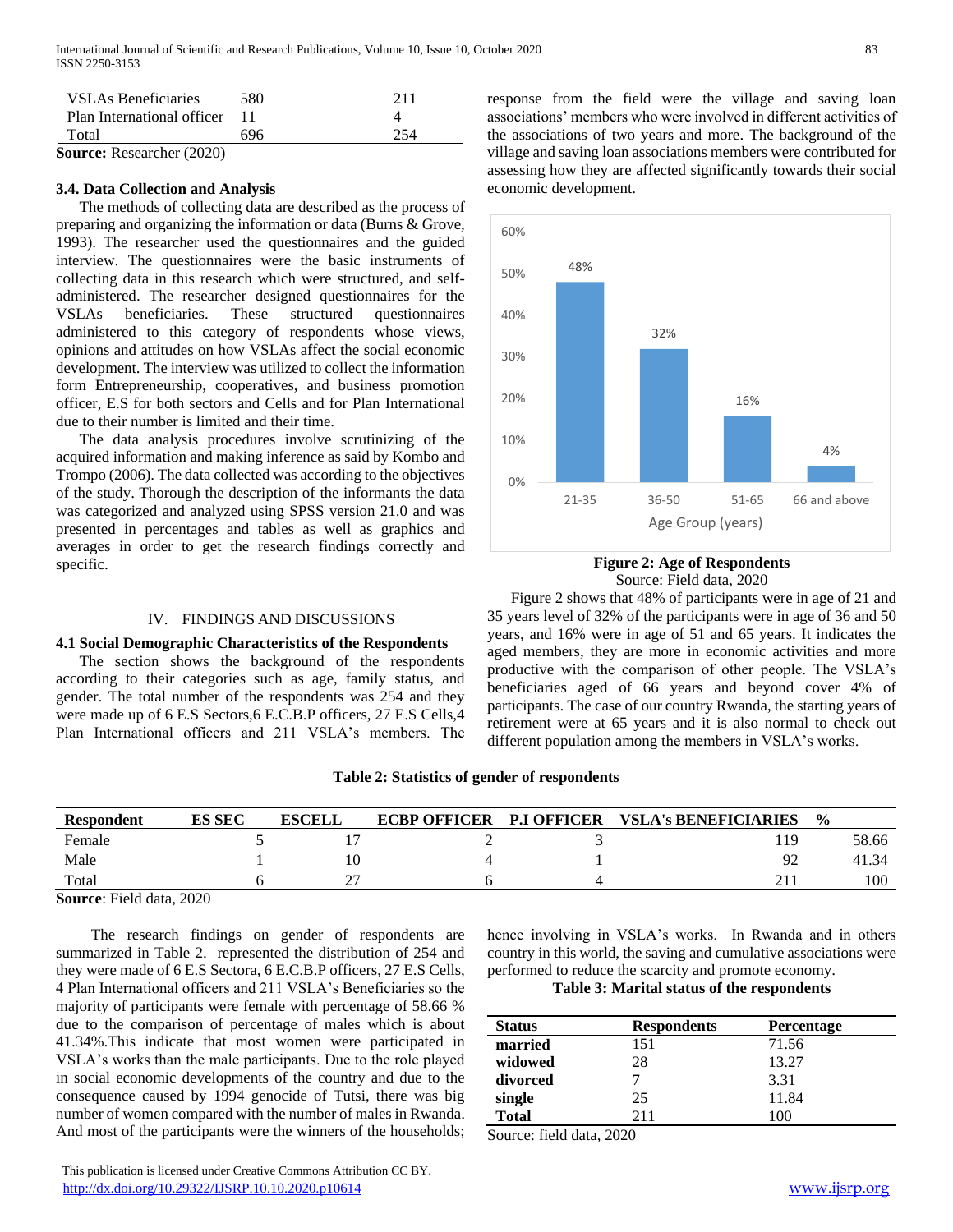The results revealed that 71.56% of the participants had already married, 13.27% of participants were widowed, 11.84% were still singles and the divorce level were 3.31%. The data collected from the participants were the large amount of VSLA's beneficiaries had already married this shows that it indicated they impacted toward social economic developments at their home level.



**Source**:field data, 2020

 Profitable works improvement is better enforced through education system. It is indicated in Figure 3 where 52% of research participants had passed primary education ,6% of respondents also attend university education,17% of participants had not formally educated lastly the 10% of the participants passed 9year basic education and 4% attended vocational training and finally 11% of the respondents attended fully secondary education. the results revealed that all categories of education were involved in VSLA's means there is no education characteristics to enter in VSLA's group and indicated that each individual people is welcomed to participate in VSLA's as members of it means everyone has all priority to join the VSLA's with commitments. The empowerment of VSLA's beneficiaries and their integrity capacity in the region where they live compared with their capacity of reading and writing then all populations had presented in VSLA's (Benda, 2012). The particular groups are not involved in VSLA's activities are those people who can afford their contribution towards their community due to their misbehaviors this indicated that VSLA's is include everyone. Generally the commitment of each people to join the VSLA changed positively their condition of living and particularly their social and economic developments. The evaluations are concerned on the experience of VSLA's membership in the participation of saving and credit association works.



 The results revealed in this study indicated that 46% of the participants has been VSLA's beneficiaries of the 2 to 3 years, 34% of respondents had been VSLA's beneficiaries for the 4 to 5 years while 20% of respondents have been VSLA's beneficiaries 6 years and above. The reason why the large people of VSLA's beneficiaries who have been actively participated in VSLA's activities for 5 years and below due to the improvements shown by the oldest VSLA's members had been in activities for only 11 years, the first beneficiaries have begun in 2006.the model utilized by VSLA's beneficiaries were also related with this

## **4.2 Presentation of Findings**

## **4.2.1 The economic status of the beneficiaries of VSLAs**

 The national economic development in Rwanda were practically impacted with the political challenges and different civil war in the age of 1990's and the genocide against Tutsi of 1994 and population faced with the consequences. The Rwanda bank events and increase widows and orphans' vulnerability Table 4 had revealed that 16% of participants widows confirming a deplorably and vulnerable one in Bugesera District. Also a high of density have high sector of rural regions like Ngeruka and Juru.

 In the rural areas, population had not enough farms to provide them adequately for their households. Example the research showed the inclusion of the beneficiaries before entering in VSLA, each respondents said "I feel lonely after losing my husband the world was huge for me, the life showed the very big challenge because we were renting house therefore I can't know how people like me could perform a business with absence of husband, i decided to mind hardly and work effectively in order to feed and pay education tuition fees to my 3 children, after that received a message from my colleagues about VSLA and I decided to be a part of them in the group of 30 beneficiaries where each member provide 400 frw per week after 6 months I applied the loan from the group where I took 30000 for creating a small business of fruits and all my mind was changed completely in the reality of business, thus I build my house, all children succeeded their education generally I found VSLA is a good rich family (Respondents, May, 2019)"

 Due to testimonies from the respondents VSLA's created the relationship and friendship and lives of the member were changed positively in social interactions after joining VSLA's. The results from interviews of VSLA's beneficiaries and authorities revealed that the community of vulnerable group and marginalized people because of the 1994 genocide against Tutsi, many people lost their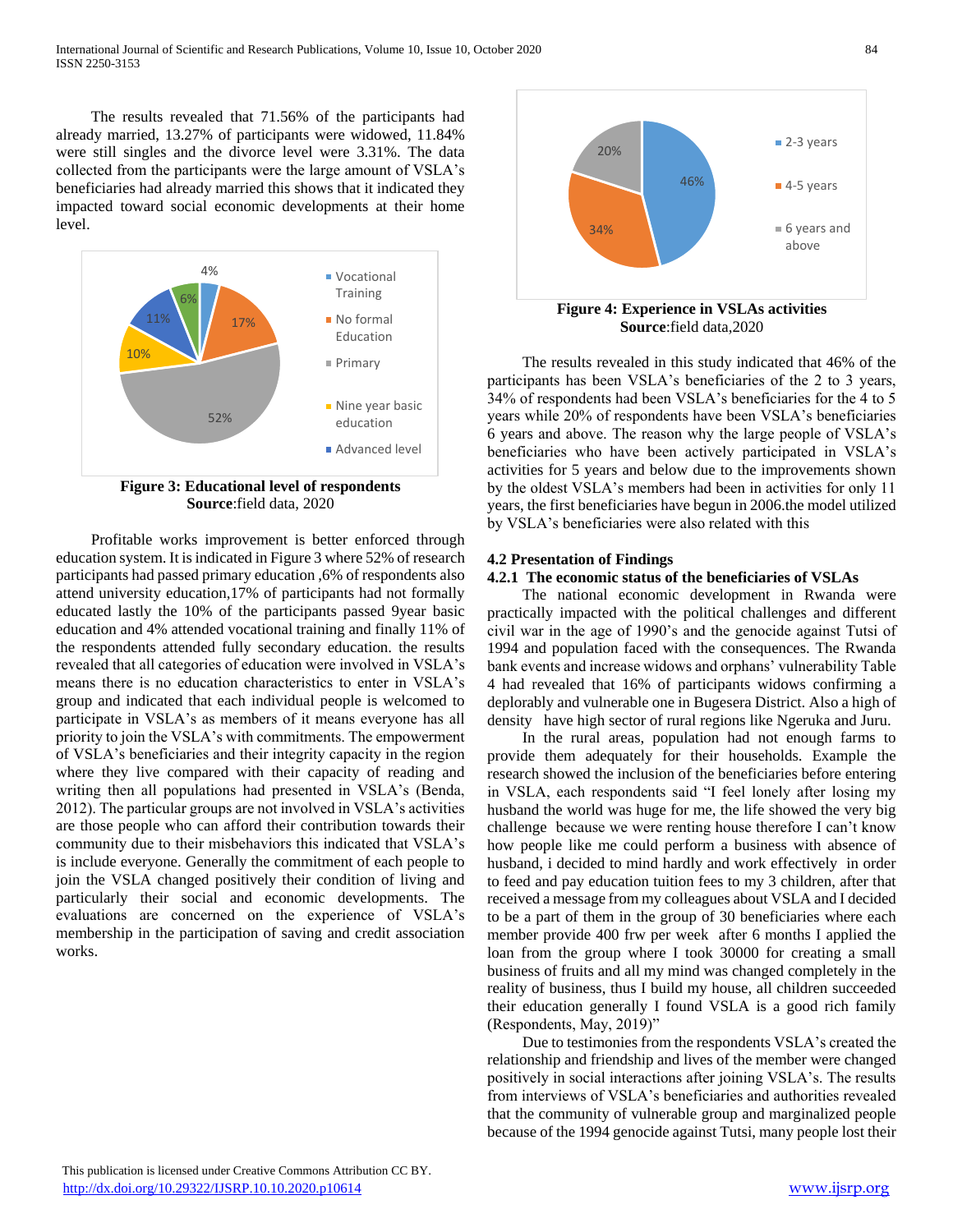important relatives, friends, parents as well as siblings then the VSLA become healthy after joining VSLAs. For the context of social insecurity also noted that different people made issues including the safety needs, fears and dependence syndrome sprits which has a big number of participants. It needs the rebuild more confidence, reconstructions of self-reliance in the community participants in right ways. The results reveled that VSLA's their majority (94%) testified that VSLA's changed their lives and restore the community status. the research indicated the joining VSLAs had improved different facilities such as insurance of health, provision of electricity and water tapped for VSLAs beneficiaries.

 The study shown that 33% of participants include the VSLA beneficiaries who accessed the electricity in the home, 21% accessed the tapped water and 80% of them accessed the healthy insurance specifically the mutuelle de santé. Table 4 findings shown that 78% of participants mainly improved their agribusiness and livestock compared with the before joining VSLAs, the 8% were in the business activities, 6% were participated in the government employee and 6% were in civil society and the rest one 2% were engaged in the house keepers and tailoring activities, Table 4 shows the findings of the study how the participants access different facilities.

## **Table 4: Descriptive Statistics of responses**

| <b>Facilities</b>                                       | <b>SD</b>     | $\frac{6}{9}$ | D | $\frac{0}{0}$ | N  | $\frac{6}{9}$ | A   | $\frac{0}{0}$ | <b>SA</b> | $\frac{6}{9}$ | <b>Mean</b> | Std. De |
|---------------------------------------------------------|---------------|---------------|---|---------------|----|---------------|-----|---------------|-----------|---------------|-------------|---------|
| <b>Business</b>                                         |               | 1.01          | 4 | 2.02          | 15 | 7.5           | 9   | 4.5           | 168       | 84.97         | 4.2828      | 1.29458 |
| Farming and livestock keeping                           |               | $0.5^{\circ}$ | 5 | 2.52          | 8  | 4.04          | 14  | 7.07          | 170       | 85.87         | 3.1919      | 1.79495 |
| Government employment                                   | $\mathcal{L}$ | 1.01          | 5 | 2.02          | 11 | 5.55          | 10  | 5.05          | 170       | 85.87         | 4.2475      | 1.23172 |
| Private sector employment<br>Domestic animals husbandry | 4             | 2.02          | 3 | 1.51          | 12 | 6.06          | 138 | 69.69         | 41        | 20.72         | 4.6515      | .82768  |
|                                                         |               | 2.52          | 5 | 2.52          | 5. | 2.52          | 26  | 13.13         | 157       | 79.31         | 4.241       | .81381  |
| Other facilities                                        | 4             | 2.02          | 4 | 2.02          | 5  | 2.52          | 21  | 10.6          | 164       | 82.84         | 4.5909      | 1.07549 |

**Source**:field data,2020

## **4.2.2 The social economic development for members of VSLA**

 Through VSLAs, beneficiaries were engaged in the saving of tangible assets to change their development background. Table 5 shows the information for assets which were gained after participating in VSLA's. The VSLAs beneficiaries gained 26.99 % domestic animals such as goats and chicken,6.9 percent of home cows,18 percent of home beds,18 percent mattress, 9% beneficiaries gained their own house,7% of mobile phone,6 % of mobile phone, 3 % of television possessors, 3% bicycles, 2 % owned computers and 1% for motorcycles. The achievements in terms of assets were improved compared with the conditions before entering in VSLAs. In the developments of Rwanda cows indicated the rich people in this regards the governments adopted different programme like Girinka means have a cow to the poor people to enhance their life condition in term of drinking milk produced and improve the agriculture based on fertilization in their farms. the respondents owned their adequate home house in Rwanda community, it gives a very big value to owner means that the beneficiaries identified itself in the poorest based on ubudehe program therefore VSLAs were improved the life conditions of beneficiaries' property in order they access the how they fight against the poverty and improved welfare. The study revealed that when using paired sample T-test, this one is helpful to find if participation in VSLAs facilitate the beneficiaries to acquire more property or assets.

 Table 5 indicate the order of the improvement made by the VSLAs beneficiaries in possession of properties after joining VSLAs. The study shown the cows before and after join of VSLAs by using paired t-test with degree of freedom of 99 equalized with 4.734 where P-value were 0.0000 that were not beyond of 0.05 with the confidence level of 95%,the lower were 0.192 and the

 This publication is licensed under Creative Commons Attribution CC BY. <http://dx.doi.org/10.29322/IJSRP.10.10.2020.p10614> [www.ijsrp.org](http://ijsrp.org/)

upper one were 0.468. The assumption of possession of cows were not improved after joining VSLAs were rejected which is not confirmed in the findings where it indicated that there is statistically significant in means cows after beneficiaries joined. For the domestic animals possessions after and before participating in VSLAs at 95 percent of level of confidence where the interval is 1.368 and 3.032 and t-test of 99 were equalized with 5.246 with 0.000 of P-value not greater than 0.05 .in this regard the domestic animals were confirmed that they were improved in domestic animals after joining VSLAs indicating that after joining which is statistically difference in possession means the VSLAs influenced the member to get the domestic animals in advance compared with the existed situation before joining VSLAs.

 For owning the motorcycle after and before joining VSLAs the P-value were 0.045 in the range of less than 0.05 with the interval 0f 0.001 and 0.079 and t-test of 2.031 and the mean value of having motorcycles for beneficiaries the findings shown that owning motorcycle after and before joining VSLAs were improved, thus there was a statistical significant difference means owning motorcycle had increased after joining the VSLAs, the same case for bicycles increased and the findings revealed that bicycles is very important tools used in domestic activities especially in Bugesera district

 The material improved also after joining VSLAs compared with the situation of before joining VSLAs which means that the possession of radios was improved at level of confidence 95% with the P-value of 0.0000 not less 0.05 with the interval of 0.107 and 0.273 accordance with t-test of 4.533, the possession of radio were increased after joining VSLAs. Generally, the owning different assets for VSLAs beneficiaries were improved in their everyday life as it indicated in Table 5.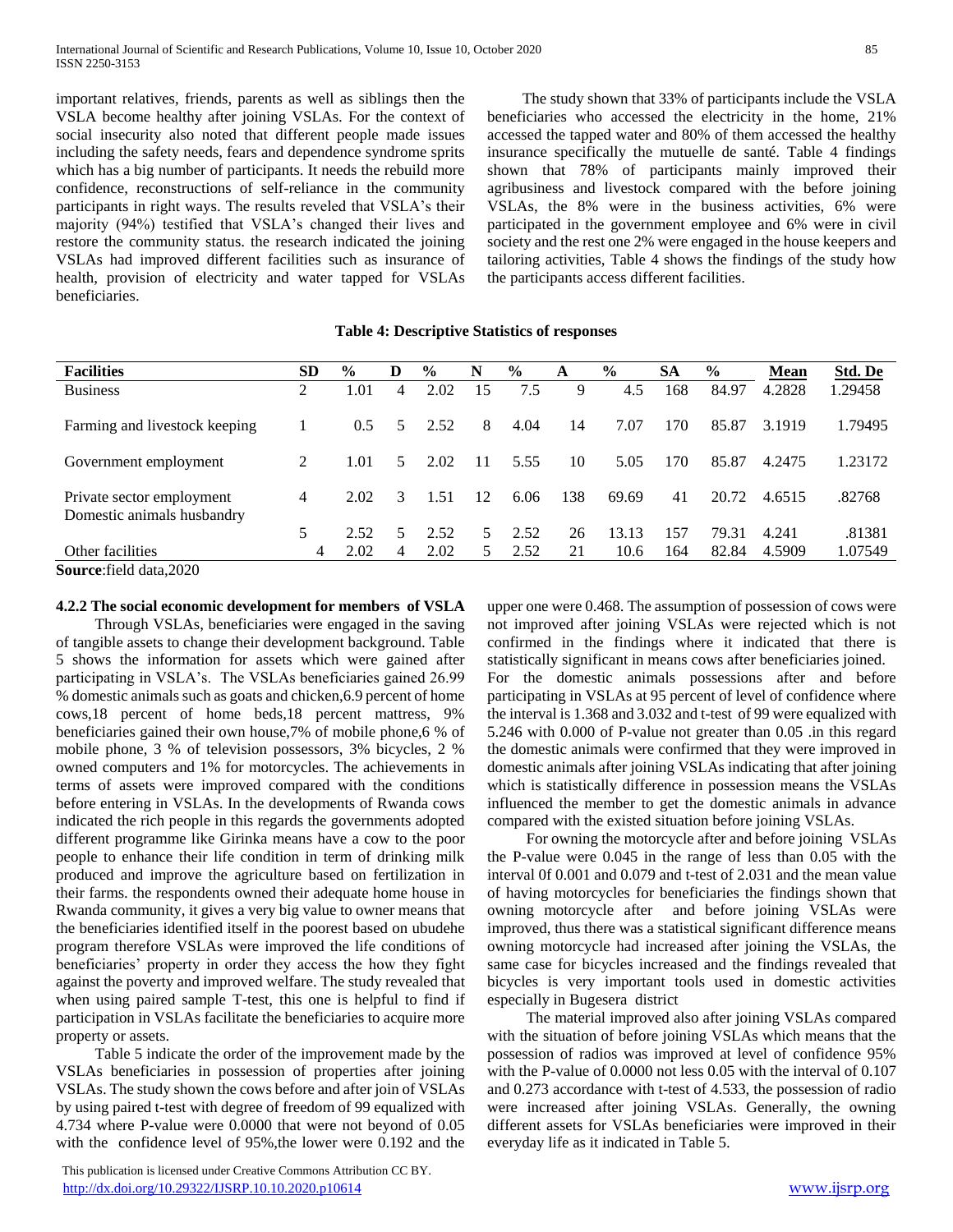|                                                                                  |        |     | <b>TEST VALUE</b>     |                  |                                                        |              |                     |                                        |                       |
|----------------------------------------------------------------------------------|--------|-----|-----------------------|------------------|--------------------------------------------------------|--------------|---------------------|----------------------------------------|-----------------------|
| <b>Assets acquired after</b><br>and before<br><b>Joining the VSLA</b>            |        |     |                       |                  | 95% Confidence<br>Interval of the<br><b>Difference</b> |              |                     |                                        |                       |
|                                                                                  | t      | df  | $Sig. (2-$<br>tailed) | <b>Mean Diff</b> | Lower                                                  | <b>Upper</b> | Mean                | Std.<br><b>Deviatio</b><br>$\mathbf n$ | Std.<br>Error<br>Mean |
| Cow after VSLA - cow before<br><b>VSLA</b>                                       | 66.906 | 211 | .000                  | 3.70202          | 3.5929                                                 | 3.8111       | 4.7020              | .77858                                 | .05533                |
| Other domestic animals after<br>VSLA - other domestic animals<br>before VSLA     | 76.088 | 211 | .000                  | 3.75253          | 3.6553                                                 | 3.8498       | 4.7525              | .69397                                 | .04932                |
| Motorcycle owned after joining<br>VSLA - motorcycle owned<br>before joining VSLA | 68.338 | 211 | .000                  | 3.72222          | 3.6148                                                 | 3.8296       | 4.7222              | .76643                                 | .05447                |
| Bicycle owned after joining<br>VSLA - bicycle owned before<br>joining VSLA       | 60.230 | 211 | .000                  | 3.05556          | 2.9555                                                 | 3.1556       | 4.0556              | .71385                                 | .05073                |
| Radio owned after joining<br>VSLA - radio owned before<br>joining VSLA           | 59.613 | 211 | .000                  | 3.64141          | 3.5210                                                 | 3.7619       | 4.6414              | .85953                                 | .06108                |
| Television owned after joining<br>VSLA- television owned before<br>joining VSLA  | 65.813 | 211 | .000                  | 3.70202          | 3.5911                                                 | 3.8130       | 4.7020              | .79151                                 | .05625                |
| Cell phone owned after joining<br>VSLA - cell phone owned before<br>joining VSLA | 61.523 | 211 | .000                  | 3.67677          | 3.5589                                                 | 3.7946       | 4.6768              | .84094                                 | .05976                |
| Computer owned after joining<br>VSLA - computer owned before<br>joining VSLA     | 35.682 | 211 | .000                  | 3.28283          | 3.1014                                                 | 3.4643       | 4.2828              | 1.29458                                | .09200                |
| Bed owned after joining VSLA -<br>bed owned before joining VSLA                  | 17.183 | 211 | .000                  | 2.19192          | 1.9404                                                 | 2.4435       | 3.1919              | 1.79495                                | .12756                |
| Mattress owned after joining<br>VSLA - mattress owned before<br>joining VSLA     | 37.099 | 211 | .000                  | 3.24747          | 3.0749                                                 | 3.4201       | 4.2475              | 1.23172                                | .08753                |
| House owned after joining<br>VSLA - house owned before<br>joining VSLA           | 62.079 | 211 | .000                  | 3.6515152        | 3.535517                                               |              | 3.767514 4.651515E0 | .8276765                               | .0588204              |

# **Table 5: Members improvement in assets possession after they joined the VSLAs**

## **Source**: Field data, 2020

 As it designated in Table 5, the paired sample t-test were accurate to measure the improvement before after joining VSLAs, the beneficiaries increased and statistically significant, then the study proved that welfare of VSLAs beneficiaries increased their assets as it is shown Table 5.

# **4.2 3 Empower family towards enhancing risk management and resilience for households**

 Table 6 shows that 94% of participants agreed that they improved in 12 past months while 6% did not agree with the statements. Therefore, the participants accepted that VSLAs impacted their social economic developments for improvements. The discussion revealed that VSLAs helped beneficiaries to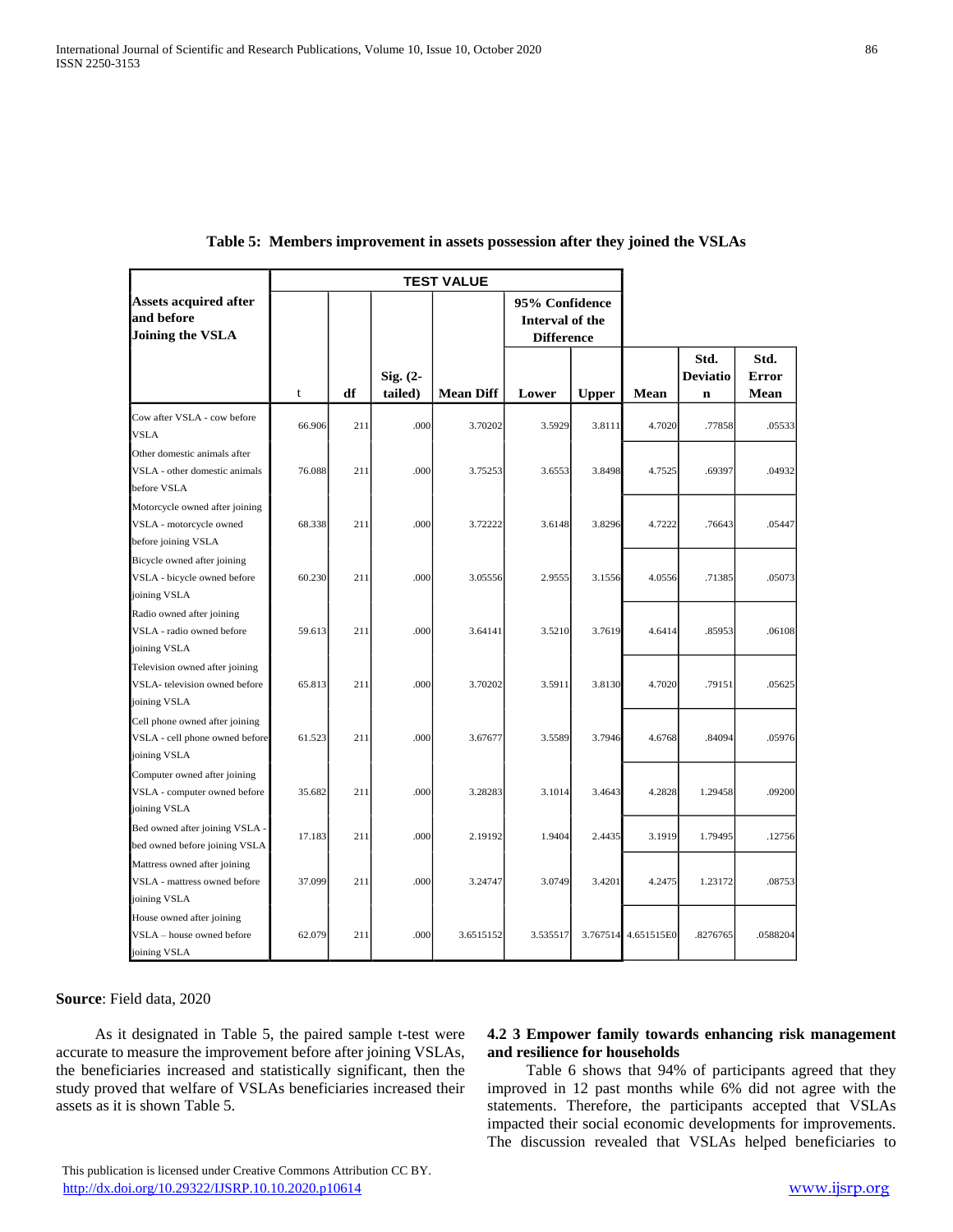increase their source of income for the purpose of enhancing the quality of life, for the mean participants indicated many things that VSLAs provided to the beneficiaries on social economic development such as empower women to equip their house (households) and for men changed their mindsets and economically the family generated the income in different s assets (one Cell leader, 2019).

 The t-test used for one sample test, the level of confidence was 95% and lower interval were 0.89 and 0.99 as upper level with the degree of accuracy of 99 which is equivalent to 39.392 at Pvalue of 0.000 which less than 0.05, the findings confirmed VSLAs indicated that it has very positive changes towards their welfare situation as it is indicated in Table 6.

## **Table 6: Improvements tested by using T-test one sample test**

|            | Test Value = $0$ |    |       |          |                 |       |  |
|------------|------------------|----|-------|----------|-----------------|-------|--|
|            | t                | df | Sig.  | Mean     | 95%             |       |  |
|            |                  |    | (2-   | Differen | Confidence      |       |  |
|            |                  |    | taile | ce       | Interval of the |       |  |
|            |                  |    | d)    |          | Difference      |       |  |
|            |                  |    |       |          | Lowe            | Uppe  |  |
|            |                  |    |       |          | r               | r     |  |
| Empower    | 96.36            | 21 | .000  | 4.75253  | 4.655           | 4.849 |  |
| family     | 5                | 1  |       |          | 3               | 8     |  |
| towards    |                  |    |       |          |                 |       |  |
| enhancing  |                  |    |       |          |                 |       |  |
| risk       |                  |    |       |          |                 |       |  |
| manageme   |                  |    |       |          |                 |       |  |
| and<br>nt  |                  |    |       |          |                 |       |  |
| resilience |                  |    |       |          |                 |       |  |
| for        |                  |    |       |          |                 |       |  |
| household  |                  |    |       |          |                 |       |  |
| S          |                  |    |       |          |                 |       |  |

#### **4.4 Challenges on Loan Repayment**

 About 89% repay their loans, while 11% had different reasons showing why they did not repay the loans taken from VSLAs. The different reasons given by the respondents are as shown below:

## **Long period of sickness**

 Some borrowers gave the reason that they were sick soon after taking a loan. This situation affected members in repayment of their loans. It is in line with what Medibank (2011) has reported that, "illness has a direct effect on both the quality and quantity of work undertaken." Therefore, a long period of absence also can lower self-confidence and reduce the efficiency of the business. The information given by one Plan International officer supported this where he had to say,

 *"*When a VSLA member with a loan is sick for a long period, it is very difficult for him/her to pay back that loan; some prefer to drop out from their group." (One of Plan officer, 27 April, 2019)

 It is understandable that the sickness costs a lot of money for medical expenses. However, it cannot be a reason to drop out

 This publication is licensed under Creative Commons Attribution CC BY. <http://dx.doi.org/10.29322/IJSRP.10.10.2020.p10614> [www.ijsrp.org](http://ijsrp.org/)

from the group. For a person with integrity, may ask a favor to his/her VSLA for an extra time of repayment. Otherwise, dropping out from the group with loan it is another issue on both sides; to the borrower and to the financial institution.

## **Poor project management**

 Some of VSLA members are not knowledgeable and take loans with poorly planned projects especially those who use VSLAs as their model of savings. This model is used like a lottery and in this logic none can guess who will pick the right number. As Truman (2017) stated that:

 "Project management is a set of principles, the application of knowledge, skills, tools, and techniques to project activities to meet project requirements through an integration of the project management processes. These include: initiating, planning, executing, monitoring and controlling and closing."

 Thus, all these principles and processes are in general unknown to VSLA members since most of them have no skills about project. Once a person gets an idea about what to do, she/he immediately takes a loan from VSLAs which can be easily misused for different purposes forgetting that it was a loan to be repaid later. In the end, single non repayment of loan may affect all VSLA members and end up by failing the VSLAs' operations.

## **The presence of defaulters**

 Freedom from solid internal regulations allows VSLA"s greater flexibility because they rely on trust and forget about sanction and mechanisms to reduce the risk of lending. This implies that some VSLA members called "*babihemu*" means "defaulters" join VSLAs just to take loans and soon after that they disappear from the group. This is in line with what Keitany (2011) reported that, failure to pay loans poses the greatest risk to stability of the multi-billion savings and credit co-operative societies (SACCOs). This is why the issue of defaulting in VSLAs becomes a big issue because into the collapsing of VSLAs due to the lack of funds for guarantee like in formal financial institutions. In addition, the information given from FGD and interviews showed that, many VSLAs collapsed because of different challenges faced in loan repayment. Some of the non-VSLA members who were interviewed highlighted these challenges as their main reason of dropping out of these VSLAs.

#### **Gender issues/decision-maker in the household**

 During this study, the interviewees pointed out few VSLA members face some challenges of misunderstanding between husbands and wives. It often happens that when the wives take loans from VSLAs, their husband may misuse the money since they consider themselves to be decision makers. As it was defined by Khamati-Njenga (2002) Gender is "a concept which refers to a system of socially defined roles, privileges, attributes and relationships between men and women which are learned and not biologically determined." Therefore, gender roles shape an identity to the person, that is, determines how people perceive, how they are expected to think and act as female or male. Other researcher emphasizes this point by arguing that, "Roscas represent an empowering tool, especially for marginal and vulnerable people. The funds women receive are used in solving household problems and reduces dependence to their husbands" (Benda (2012). Therefore, the loans obtained from VSLAs might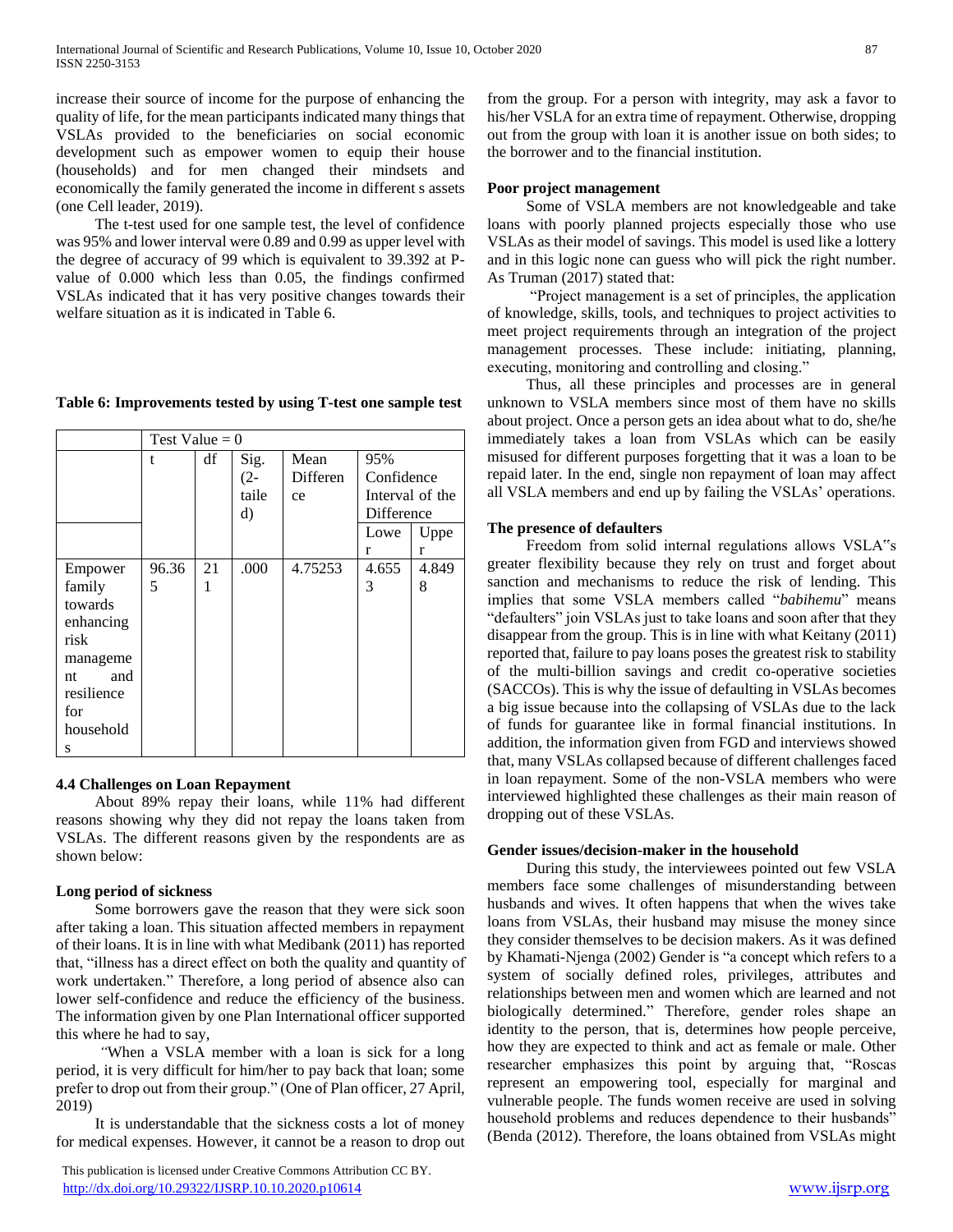be well managed by both sides (husbands and wives). This is in line with what another researcher who has reported that, "*It* is helpful for borrowers to remember that a loan is not an asset: it is a liability that must be repaid, and when it is taken out a period of time must elapse before a return is generated." (Allen, 2002) This means that, a loan can increase risks to livelihoods of the borrowers when it is badly managed. Normally, before anyone takes out a loan, he/she may calculate the probability of being able to pay it back; but the higher the probability, the higher the risks are elevated. When the VSLA members were asked about their loan repayment status, the majority (89%) testified that the loan is properly paid.



**Source**: field data, 2020

 Additional information about the challenges of loan repayment was also highlighted by one of the Cell leaders as he had to say the words summarized as: In general, VSLA members repaid well their loans but the problem was still in the management of VSLAs. There is a misbehavior of few VSLA leaders who take advantage of the ignorance of their members and misuse their savings. Some VSLA members take loans without a sustainable project or a well-planned income generating project, other VSLA members participate in different VSLAs; hence they take that opportunity to obtain multi loans from different sources and their repayment becomes a challenge. Also, the VSLA members should build trustworthiness among themselves before creating savings groups. This means that they should know each other and create solid internal regulations before taking any action because there is no particular government policy covering VSLA members and their savings." (One cell leader, 25April, 2019)

Generally, VSLAs mobilize relatively small funds while contributing to positive subjective perception as well, thus fostering further members" welfare because of their production and reproduction of values. They also have a say on social aspects such as friendship, networks, mutual support and entrepreneurial skills development and thus have significant contribution to members in particular and to the community development at the large.

# V. CONCLUSIONS AND RECOMMENDATIONS

 The study objective was to analyze the effect of VSLAs towards beneficiaries' economic achievements. This research was also governed by the theory of social wealth and finance. Those two theories linked with the results of the study on social economic

 This publication is licensed under Creative Commons Attribution CC BY. <http://dx.doi.org/10.29322/IJSRP.10.10.2020.p10614> [www.ijsrp.org](http://ijsrp.org/)

status. The results showed that beneficiaries financially improved after joining VSLAs. VSLAs beneficiaries managed to obtain loan for different objectives, for instance, for gaining education, house facilitation, food accessibility, access of health insurance and improving at the access of assets possessions. Hence, they are able to improve their socioeconomic wellbeing.

## **Recommendations**

The recommendations were drawn to the VSLAs beneficiaries

- $\triangleright$  Mobilization to be done for the young people because it is important towards the Rwandan communities and VSLAs to influence the young generation to embrace the culture of savings.
- $\triangleright$  VSLAs are a good vehicle to empower the vulnerable people especially the poor and women. The recommendation is to sensitize all non VSLAs beneficiaries to join VSLAs
- $\triangleright$  There is need to improve internal regulations as rules of all VSLAs beneficiaries before any operations such as establishments of report and monitoring and evaluation system and to make a follow up.
- The recommendation also VSLAs beneficiaries should be trained on taking loan and how to use the loan loans for productive activities.

## **To government and Stakeholder**

- VSLAs play key roles such as creation of friendship, learning pearly and the recommendation is VSLAs should be mobilized on social capital use money in VSLAs as grassroots communities.
- Avoid the subjectivity of VSLAs recruitment and recommendation is to respect the criteria of ubudehe programme in order to impact the life condition
- $\triangleright$  The VSLAs are one way of educating the people for giving them the acquired knowledge, skills and values of loans management and cooperative inclusions and therefore the stakeholder are recommended to increase the availability of technical and managerial training for VSLAs beneficiaries
- > The Rwandan government should establish and formulate different policies to help VSLAs operations for sustainability of these informal financial institutions

#### **REFERENCES**

- [1] Aghion, P., and Durlauf, S. (2005). Handbook of Economic Growth. Volume 1A, 1st Edition. Elsevier-North Holland Publishing Company: Amsterdam
- [2] Alesina, A. and La Ferrara, E. (2000). Trust and Development: Rotating savings and credit associations (Roscas) in Rwanda.
- [3] Alhas, M. N. (2005). Managing and Revitalising the Role of Education for African Development. Netmedia Publishers Ltd, Kampala
- [4] Allen, H. (2002). Care International's Village Savings and Loan Programmes in Africa: Micro Finance for the Rural Poor that Works. Care International. Waltham, USA
- [5] Allen, H., & Staehle, M. (2007). Village savings and loan associations: a practical guide. Intermediate Technology Publications Ltd.
- [6] Anderson, S., & Baland, J. M. (2002). The economics of roscas and intrahousehold resource allocation. The Quarterly Journal of Economics, 117(3), 963-995.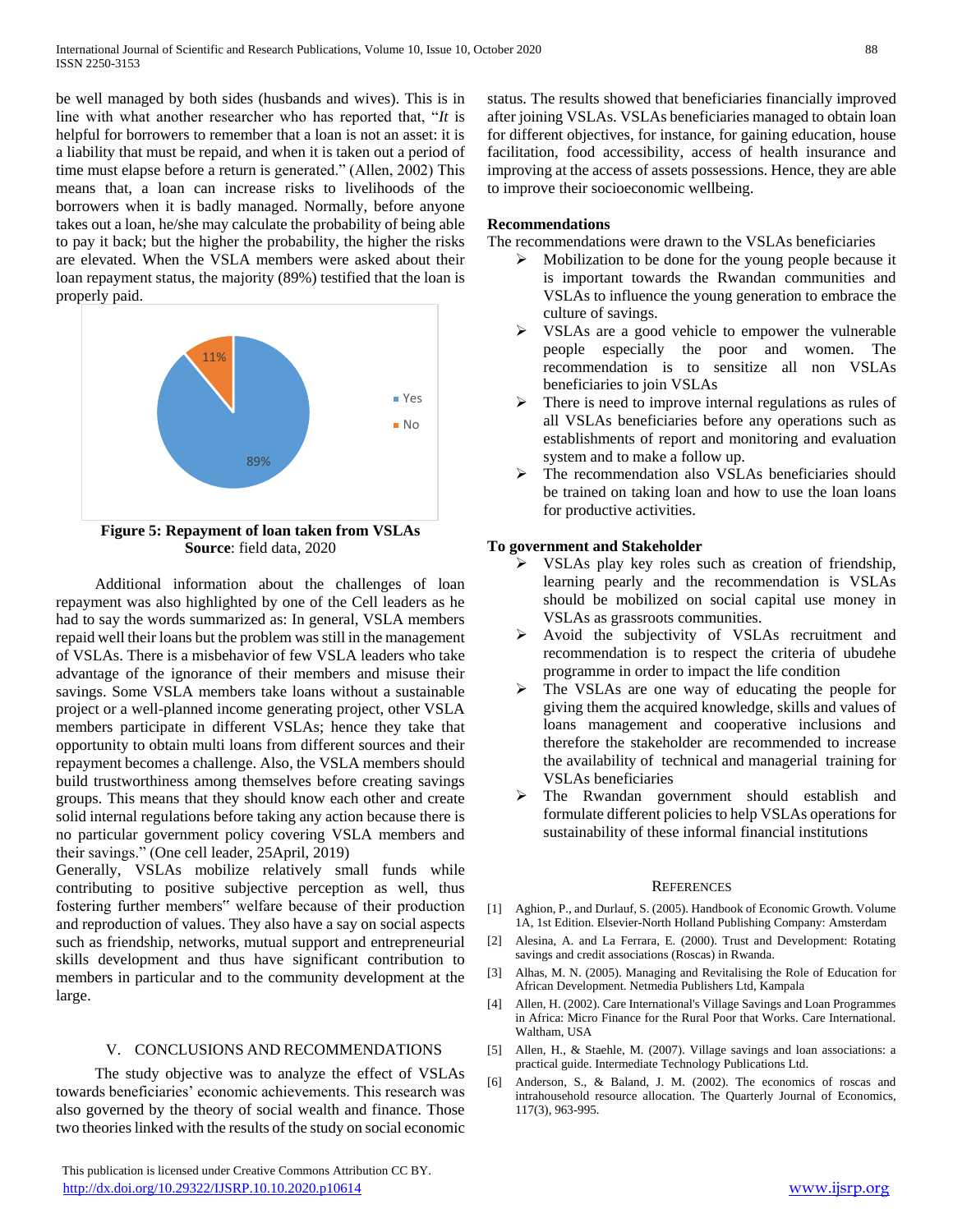- [7] Anyango, E. (2005). Impact Assessment Report of Village Savings & Loans Component (VSL) in Lilongwe and Dowa Districts, Care International Secretariat: Atlanta Georgia
- Bakari, V., Magesa, R., and Akidda, S. (2014). Mushrooming Village Community Banks in Tanzania: Is it really making a difference. International Journal of Innovation and Scientific Research. 6 (2): 127-135
- [9] Basargekar, P. (2010). Measuring Effectiveness of Social Capital in Microfinance: A Case Study of Urban Microfinance Programme in India.
- [10] Beaman, L., Karlan, D., & Thuysbaert, B. (2014). Saving for a (not so) rainy day: A randomized evaluation of savings groups in Mali (No. w20600). National Bureau of Economic Research.
- [11] Beck, M. (2012). Impact of Accumulating Savings and Credit Associations on Child Well-Being: Evidence from World Vision Groups in Mozambique. Dissertation for Award of M.A Degree at the Philipps-Universität Marburg: Germany
- [12] Belz, F. M. and Peattie, K.(2009). Sustainability Marketing: A Global perspective. John Wiley & Sons. New York
- [13] Benda, C. (2013). Community Rotating Savings and Credit Associations as an Agent of well-being: a case study from northern Rwanda. Oxford University. Community Development Journal, 48 (2): 232-247
- [14] Bouman, F. J. A. (1989). Indigenous savings & credit societies in the developing world. In Von Pischke, J.D., Adams, D.W. and Donald, G. (Eds.) Rural Financial Markets in Developing Countries. The Johns Hopkins University Press: London
- [15] Brannen, C. (2010). An Impact Study of the Village Savings and Loan Association (VSLA) Program in Zanzibar. Dissertation for Award of Bachelor Degree at Wesleyan University of Zanzibar: Tanzania
- [16] Brody, C., De Hoop, T., Vojtkova, M., Warnock, R., Dunbar, M., Murthy, P., & Dworkin, S. L. (2015). Economic Self‐Help group programs for improving women's Empowerment: a systematic review. Campbell Systematic Reviews, 11(1), 1-182.
- [17] Bucyensenge, J. P. ( 2014). How ibimina are changing the way rural residents live. The New Times.
- [18] Collins, D., Morduch, J., Rutherford, S., & Ruthven, O. (2009). Portfolios of the poor: how the world's poor live on \$2 a day. Princeton University Press.
- [19] Dean, J., Schaffner, J. and Smith, S. (2005). Attacking poverty in the developing world – Christian Practitioners and Academics in Collaboration. Waynesboro: Authentic Books. New York
- [20] Gugerty, M.K. (2005). You Can"t Save Alone: Commitment in Rotating Savings and Credit Associations in Kenya. Publishes: Daniel J. Evans School of Public Affairs University of Washington, USA
- [21] Haule, A. L. (2015). Contribution of Village Community Banks (VICOBA) in Household Rice Production. Dissertation of Award of M.A Degree at Muzumbe University: Morogoro, Tanzania
- [22] Hendricks, L. (2011). Village Savings and Loans: A Pathway to Financial Inclusion for Africa"s Poorest Households. Access Africa, Dar es Salaam.
- [23] Hjelm, L. (2016). Rwanda 2015: Comprehensive Food Security and Vulnerability Analysis. United Nations World Food Programme: Rome, Italy
- [24] Inter-American Development Bank, (2014). Multilateral Investment Fund. New York, Washington, D.C
- [25] Kabuya, I.F. (2015). The Rotating Savings and Credit Associations (ROSCAs): Unregistered Sources of Credit in Local Communities, IOSR Journal of Humanities and Social Science. 20 (8): 95-98
- [26] Kassa, W. G. M. (2015). Women Participation in Self Help Group and its Contribution to Women Empowerment: The case of Jerusalem Children and Community Development Organization Bishoftu project. Dissertation for Award of M.A Degree of Addis Ababa University: Ethiopia
- [27] Kedir, M. A., Disney, R., Dasgupta, I. (2012). Why use ROSCAs when you can use banks. Theory and evidence from Ethiopia.
- [28] Keitany, N. J. (2013). The Relationship between Loan Default and the Financial Performance of SACCOs in Kenya. Dissertation for Award of M.A Degree at University of Nairobi: Kenya
- [29] Khamati-Njenga, B. and Clancy, J. (2002). Concepts and Issues in Gender and Energy. Technology and Development Group. University of Twente: Enschede, Netherlands
- [30] Khan, M. (2012). ROSCAs and Microfinance in Pakistan: Community and Culture. Thesis for Award of PhD at University of Leicester: Leicester, UK
- [31] Klonner, S. (2008). Private information and altruism in bidding ROSCAs. The Economic Journal, 118(528), 775-800.

 This publication is licensed under Creative Commons Attribution CC BY. <http://dx.doi.org/10.29322/IJSRP.10.10.2020.p10614> [www.ijsrp.org](http://ijsrp.org/)

- [32] Kofi, S.A. (2012). Determining the Causes and Impact of Non- Performing Loans on the Operations of Microfinance Institutions: A Case of Sinapi Aba Trust. Thesis for Award of M.A Degree at Kwame Nkrumah University, Acra: Ghana
- [33] Ksoll, C., Lilleør, H. B., Lønborg, J. H., & Rasmussen, O. D. (2016). Impact of Village Savings and Loan Associations: Evidence from a cluster randomized trial. Journal of Development Economics, 120, 70-85.
- [34] Medibank (2011). Sick at Work. The cost of presenteeism to your business and the economy. KPMG Econteck Company: Sydney, Australia
- [35] MINALOC (2011). Implementation Plan for the National Social Protection Strategy (2011-2016). Government Printing Office. Kigali, Rwanda
- [36] MINECOFIN (2013). Building an Inclusive Financial Sector in Rwanda Expansion: Support Programme to the Implementation of the National Microfinance Strategy (2008-2012) and the National Microfinance Policy Implementation Strategy (2013-2018), Government Printing Office. Kigali, Rwanda
- [37] Mugisha, I. (2013). Saving for the Future: Rwanda Celebrates World Savings Day. The New times.
- [38] Musahara, H.(2012). Perspectives on Cooperatives with Reference to Rwanda. The paper presented at a regional conference on perspectives for cooperatives in Eastern Africa: Kampala
- [39] Mushuku, A., and Mayisa, J. (2014).Unlocking the Door from Poverty through Rotating Savings and Credit Associations: A Study of Group Based Savings in Ward 14 of Gutu District, Zimbabwe.
- [40] National Institute of Statistics (2011). Statistical Yearbook. Government Printing Office. Kigali. Rwanda
- [41] National Institute of Statistics (2012). Micro Data for Rwanda Population and Housing Census. National Institute of Statistics of Rwanda (2010). Integrated Household Living Conditions Survey (EICV3): District Profile: Southern Province-Huye. Government Printing Office. Kigali, Rwanda
- [42] Njangiru, M. J. Maingi J., and Muathe, S.M.A. (2014). Loan Repayment and Sustainability of Government Funded Micro-Credit Initiatives in Murang"a District, Kenya. International Journal of Business and Social Sciences. 5 (10): 1-16
- [43] Ntamazeze, J. (2013). Trust and Development: Rotating Savings and Credits Associations in Rwanda: 5th European Conference on African studies.
- [44] Rankin, H.B. (2002). Social Contexts and Urban Adolescent Outcomes: The Interrelated Effects of Neighborhoods, Families, and Peers on African-American Youth. Oxford University Press: New York
- [45] Republic of Rwanda (2009). Final MoH Annual report 2008. Ministry of Health Secretariat: Kigali
- [46] Republic of Rwanda Southern Province Huye District (2013). Huye District Development Plan. Government Printer Office. Kigali
- [47] Rutherford, S. (2000). The Poor & Their Money. Oxford University Press, New Delhi, India
- [48] Rutherford, S. (2008). The Economics of Poverty: How Poor People Manage Their Money. Corporation for Enterprise Development. North Capital Street NE. Washington D.C
- [49] Scholte, W. F. and Alastair, K. A. (2014). Social capital and mental health: connections and complexities in contexts of post conflict recovery. Intervention. New York.USA
- [50] Schrieder, G. and Cuevas, C.E.C. (1992). Informal financial groups in Cameroon. In Adams, D.W., and Fitchett, D.H. (Eds.) Informal Finance in Low-Income Countries. Westview Press: Boulder
- [51] Sibomana, JP, & Shukla, J. (2016). Effect of Village Savings And Loan Associations on Small and Medium Enterprise (Sme) Growth in Rwanda: Survey of Kayonza District. International Journal of Business and Management Review , 4 (3), 57-79.
- [52] Staub, E. (2014). The Challenging Road to Reconciliation in Rwanda: Societal Processes.Rwanda
- [53] Stuart, G. (2011). Microfinance A Strategic Management Framework. The Handbook of Microfinance. London-Singapore: Scientific Work , 251-266.
- [54] Tavakol, M. and Dennick, R. (2011). Making sense of Cronbach"s alpha. International journal of Medical Education. 2 (): 53-55
- [55] Terlau, W. and Darya, H. (2016). Sustainable Consumption and the Attitude Behaviour Gap Phenomenon: Causes and Measurements towards a Sustainable Development. University of Nottingham, Nottingham, UK